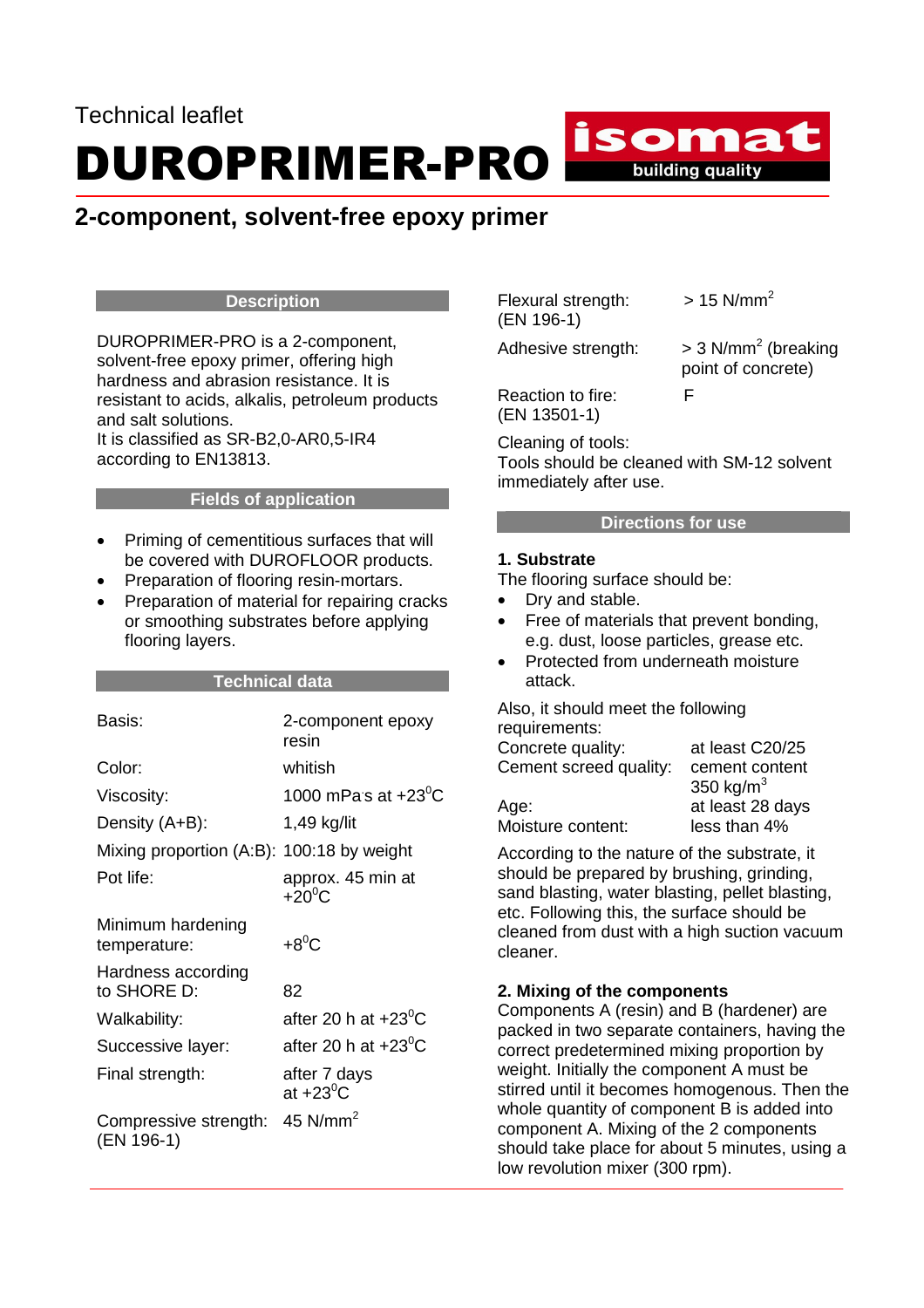It is important to stir thoroughly the mixture near the sides and bottom of the container, to succeed uniform dispersion of the hardener.

UROPRIMER-PRO

# **3. Application - Consumption**

According to the kind of application of DUROPRIMER-PRO, the following cases are sorted out:

# a) Priming

DUROPRIMER-PRO is applied by roller or brush in one layer.

Consumption:  $250 - 400$  g/m<sup>2</sup>.

The application of the qualified DUROFLOOR system follows within 24 hours and after the primer has hardened.

In case that the DUROFLOOR system is going to be applied beyond 24 hours since priming, quartz sand with a particle size of 0-0,4 mm or 0,4-0,8 mm should be spread on the surface, while the primer is still fresh, in order to assure good bonding.

After hardening of DUROPRIMER-PRO, any loose grains should be removed using a high suction vacuum cleaner.

### b) Resin-mortar

The surface should be primed with DUROPRIMER-PRO.

Consumption: approx. 250-400  $g/m^2$ . The mortar is prepared with proportions: DUROPRIMER-PRO: 1 part by weight Quartz sand: 1-4 parts by weight Quartz sand should have particle-size 0,3-0,8 mm.

Mixing should take place using a heavy-duty concrete mixer, adding the quartz sand first and following with the already mixed DUROPRIMER-PRO resin (components A+B). It is important that sand and resin are thoroughly mixed.

The epoxy mortar is applied at a minimum thickness of 8 mm with the help of guides and compacted using a smoothing machine. Resin-mortar consumption:

approx. 2,0 kg/m<sup>2</sup>/mm of layer thickness.

# c) Repairing – Smoothing

Priming with DUROPRIMER-PRO should take place first.

isomat

building quality

Consumption: approx. 250-400  $g/m^2$ . The repairing material is prepared with proportions:

DUROPRIMER-PRO: 1 part by weight Quartz sand: 1-3 parts by weight Quartz sand should have particle-size 0-0,4 mm (or Q35) or 0-0,8 mm, depending on the layer thickness, and should be added into the already mixed resin (components A+B). It is important that sand and resin are thoroughly mixed.

The repairing material is applied on the surface in one layer.

Consumption: approx.  $1,8$  kg/m<sup>2</sup>/mm.

### **Packaging**

DUROPRIMER-PRO is supplied in packages (A+B) of 10 kg, with components A and B having the fixed weight proportion.

# **Shelf-life - Storage**

12 months from date of production if stored in original sealed packaging, in areas protected from humidity and direct sun exposure. Recommended storage temperature between +5°C and +35°C.

#### **Remarks**

The workability of epoxy materials is affected by their temperature. The ideal temperature of application is between +15°C and +25°C so that the product will be easy to use and cure as prescribed. Room temperature below +15°C will expand the curing time and temperature above +30°C will accelerate the curing time. In winter time a mild preheating of the product is recommended, while in summer time to store the materials in a cool room before the application.

The technical information and instructions supplied in this datasheet are based on the knowledge and experience of the Department of Research and Development of our company and on results from long-term applications of the product in practice. The recommendations and suggestions referring to the use of the product are provided without guarantee, since site conditions during the applications are beyond the control of our company. Therefore the user is responsible for confirming that the chosen product is suitable for the envisaged application. The present edition of this technical datasheet automatically cancels any previous one concerning the same product.